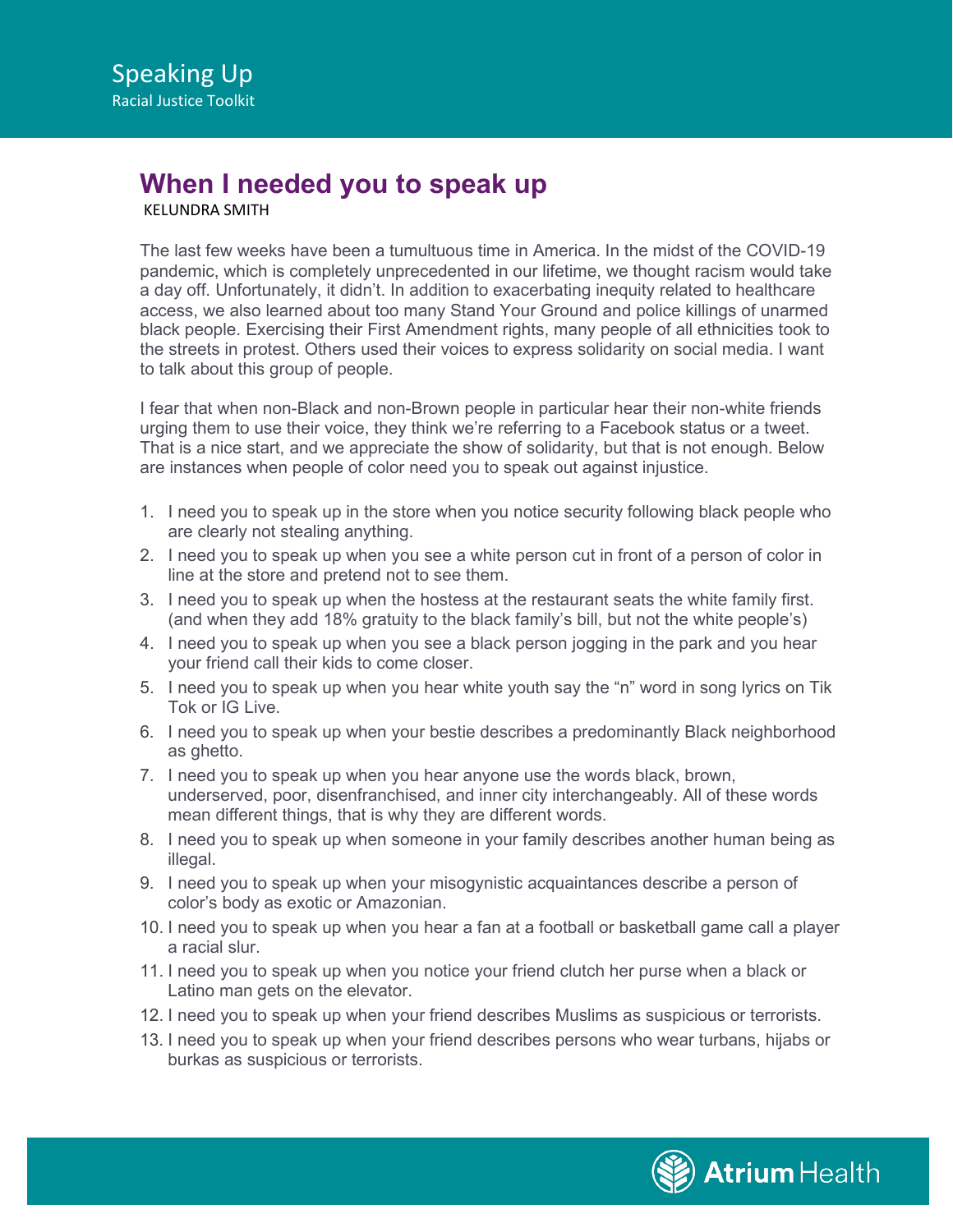- 14. I need you to speak up when the counselor says that the student transferring in from the predominantly black school should not be placed in advanced level classes because they probably won't be able to keep up.
- 15. I need you to speak up when your teacher colleagues describe the little black girls who talk too much in class as defiant, but describe the white ones as eager to learn.
- 16. I need you to speak up when you see your kids' summer reading lists and there are no books by writers of color.
- 17. I need you to speak up when there are no non-white girls on the cheerleading squad or dance team.
- 18. I need you to speak up when you enter the Chamber of Commerce building and don't see them offering business development resources to minority business owners.
- 19. I need you to speak up when foundations don't offer grants to entrepreneurs and artists of color.
- 20. I need you to speak up when you see the upcoming programming at your local theater or art museum and see a huge swath of the population not reflected.
- 21. I need you to speak up when you look around your nonprofit board room and see nothing but white people.
- 22. I need you to speak up when all of the contractors and vendors your company engages are owned by white men.
- 23. I need you to speak up when your colleague asks a woman of color a question about her hair or her diet that you know they wouldn't ask a white woman.
- 24. I need you to speak up when your supervisor gives you credit for something that you coworker of color either did or helped you with.
- 25. I need you to speak up when you find out about the meeting after the meeting where decisions actually get made. (Yes, we know about the meeting after the meeting.)
- 26. I need you to speak up when you're on the search committee for a job applicant and your boss starts leaning toward the white candidate because they just got a vibe that they would be a better fit for the team.
- 27. I need you to speak up when you see the speaker lineup at a conference or workshop and there is a lack of melanin.
- 28. I need you to speak up when people make chide remarks about Jewish people owning Hollywood or controlling the banks.
- 29. I need you to speak up when your relatives describe Asian people the same way they would describe a rug or piece of furniture.
- 30. I need you to speak up when trans men and woman are misgendered and/or denied healthcare access.
- 31. I need you to speak up when there is an everyday injustice, because if you speak out then, we don't get to the point where there are people screaming in the streets for the freedom they were born with.
- 32. I don't need you to speak up in a crisis. As a black person in America, I am groomed to survive crisis. I need you to speak up about the everyday drudgery that makes things more difficult than they have to be.